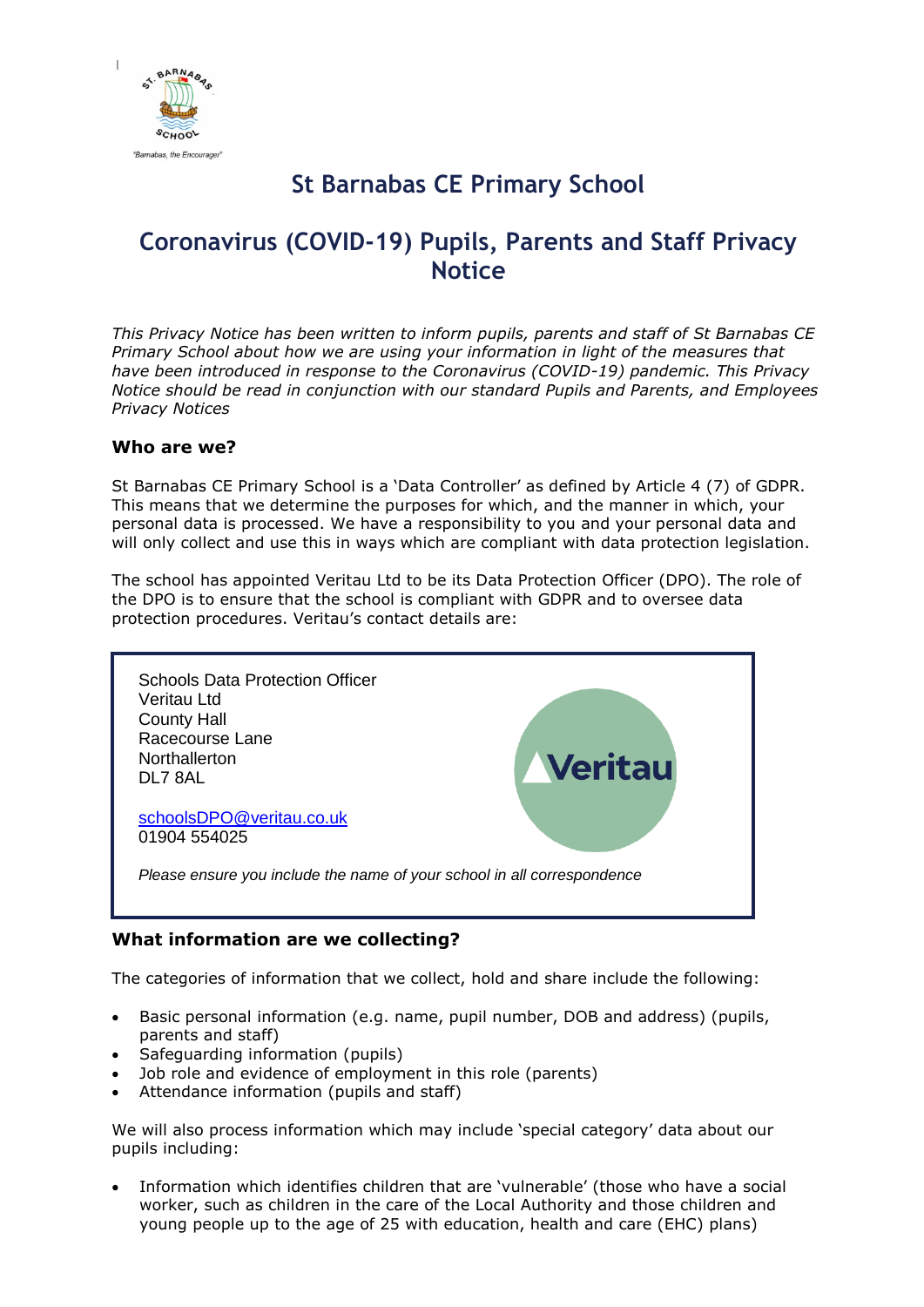• Relevant medical information (pupils and staff).

#### **Why do we process your personal data?**

We are processing this information to facilitate the provision of care for vulnerable children and the children of critical workers.

This involves:

- Processing pupil information to facilitate their learning and meet any care requirements that they have.
- Processing parents' employment information to confirm their status as a critical worker.
- Processing the information of staff members who have been redeployed in order to meet resourcing needs.

Any personal data that we process about our pupils and parents for these purposes is done so in accordance with Article 6 and Article 9 of GDPR:

Article 6 (d) public task as supported by the Education Act 2002 for maintained schools (Section 175) or Non Maintained Schools Regulations 1999 for non-maintained schools (Section 3).

Article 9.2(i) of GDPR, where it is in the public interest on Public Health Grounds. This data is processed under the obligations set out in Public Health legislation (Regulations 3(1) and (4) of the Health Service (Control of Patient Information) Regulations 2002 (COPI)) which allows the sharing of data for COVID related purposes and where it is carried out by [a health care professional OR someone who owes an equivalent duty of confidentiality to that data].

Please refer to our standard Pupils and Parents and Employees Privacy Notices for further information about the lawful basis we rely upon to process your data.

### **Who do we obtain your information from?**

Much of the information we process will be obtained directly from you. We will also process information received from:

- Department for Education (DfE)
- Local Education Authority. If your child is attending our school as a result of the COVID-19 pandemic response and your child's previous school was in a neighbouring LEA, then we may need to obtain information from this LEA.
- Previous schools attended

### **Who do we share your personal data with?**

We are obliged to share attendance data with the Department for Education during this time. The following information will be shared:

- The names of all children who are in attendance on each day
- If the child is not enrolled at your school, the name of the school where the child is enrolled
- Whether the child is present on each day
- Whether the child has parents who are critical workers
- If the child is vulnerable e.g. they have on an education health and care plan (EHCP), have a social worker (CiN), or are looked after children
- $\bullet$  If the child is on an EHCP
- If the child has a social worker
- The time the child signed into the school
- The time the child signed out of the school
- The number of children or staff members that are ill, isolating, shielding and whether there is a suspected or confirmed case of COVID-19.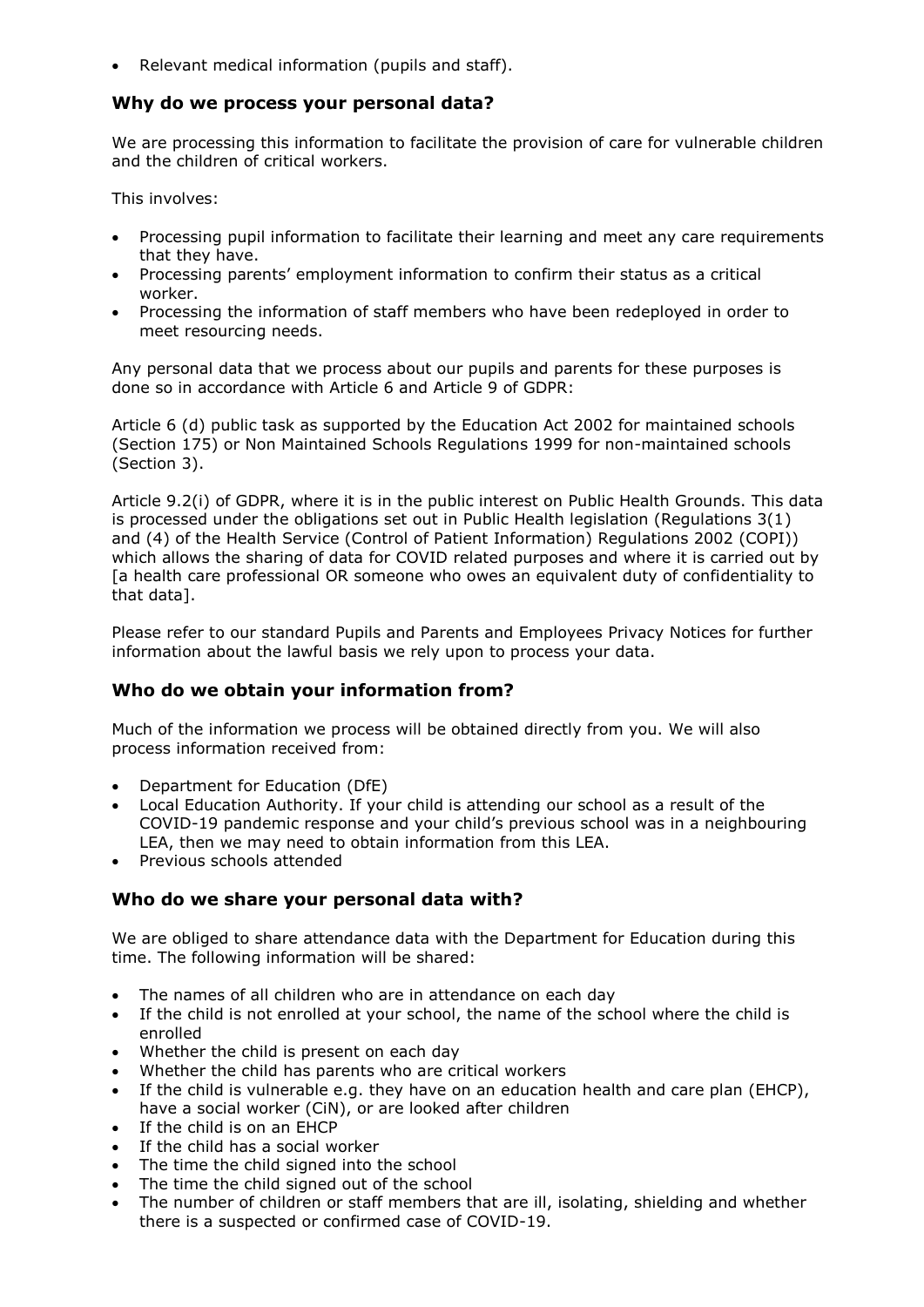- The number of children or staff members who have been asked to self-isolate by the NHS Test and Trace system.
- The number of children or staff members living with a clinically extremely vulnerable person.

We may also be required to share information with neighbouring Local Education Authorities if your child is attending our school as a result of the COVID-19 pandemic response and your child's previous school was in a neighbouring LEA.

For further details about who we share information with, please see our full Pupil and Parents and Employees Privacy Notices.

#### **How long do we keep your personal data for?**

We will only retain your data for as long as it is necessary to do so. In respect of parents, we will not retain a copy of the evidence that you provide to us to prove that you are a critical worker.

For further details about retention of your data, please refer to our full Pupils and Parents and Employees Privacy Notices.

### **What rights do you have over your data?**

Under GDPR data subjects have the following rights in relation to the processing of their personal data:

- to be informed about how we process your personal data. This notice fulfils this obligation
- to request access to your personal data that we hold, and be provided with a copy of it
- to request that your personal data is amended if inaccurate or incomplete
- to request that your personal data is erased where there is no compelling reason for its continued processing
- to request that the processing of your personal data is restricted
- to object to your personal data being processed

If you have any concerns about the way we have handled your personal data or would like any further information, then please contact our DPO on the address provided above.

If we cannot resolve your concerns you may also complain to the Information Commissioner's Office (the Data Protection Regulator) about the way in which the school has handled your personal data. You can do so by contacting:

First Contact Team Information Commissioner's Office Wycliffe House Water Lane Wilmslow Cheshire SK9 5AF [casework@ico.org.uk](mailto:casework@ico.org.uk) // 0303 123 1113

### **NHS Test and Trace**

All UK schools have an obligation to respond appropriately to the Government's advice regarding coronavirus. In order to aid the Government in fighting COVID-19 (coronavirus) and to help keep everyone safe as children return to school, the school will take part in the NHS "Test and Trace" service.

If there is a suspected or confirmed case of COVID-19 then we may be required to share staff, students, parents and visitor's personal data with NHS Test and Trace, who act as a Data Controller in their own right.